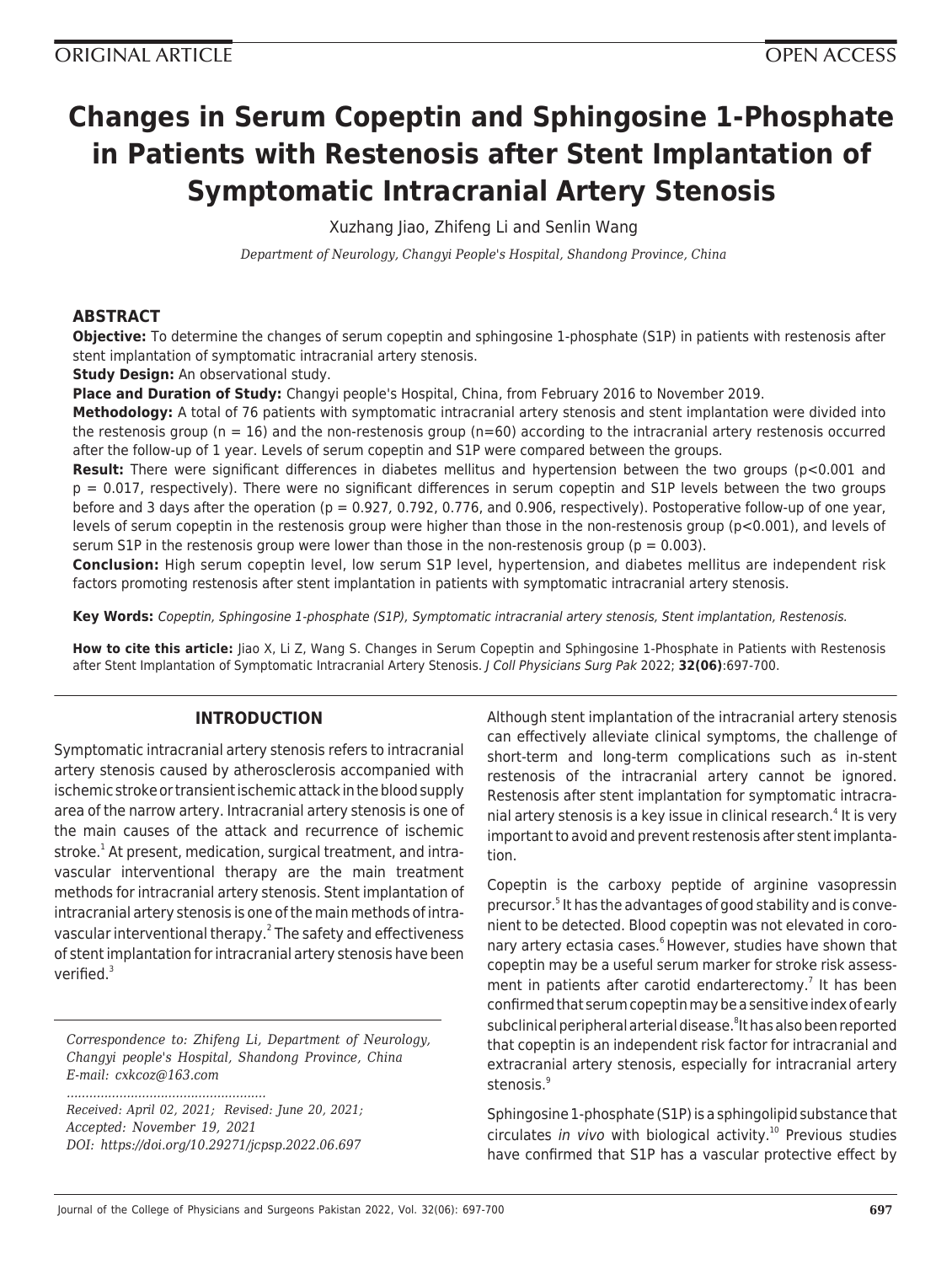preventing the overproduction of inflammatory factors and  $i$ nhibiting inflammatory reactions. $11$  The mechanism of restenosis after stent implantation is related to inflammatory factors.<sup>12</sup> It has been found that patients with a high level of S1P have a lower risk of in-stent restenosis.<sup>13</sup> However, there are few reports on the changes of serum copeptin and S1P in restenosis after stent implantation for symptomatic intracranial artery stenosis.

The purpose of this study was to determine the changes in serum copeptin and S1P in patients with restenosis after stent implantation of symptomatic intracranial artery stenosis.

#### **METHODOLOGY**

This observational study was approved by the Ethics Committee of Changyi People's Hospital, China. A total of 76 patients with symptomatic intracranial artery stenosis and stent implantation in the hospital, from February 2016 to November 2019, were selected as the subjects (The deadline for follow-up was November 2020).

The inclusion criteria were patients diagnosed with symptomatic stenosis ≥50% by CT angiography and digital subtraction angiography before operation and undergone stent implantation; aged 18-80 years; with complete follow-up data; and with the informed consent of patients and their families. The exclusion criteria were patients with brain tumors, severe bleeding tendencies, serious cardiovascular diseases, blood system diseases, or unable to tolerate stent implantation; patients diagnosed with symptomatic stenosis by carotid ultrasound and transcranial Doppler ultrasound but not examined by CTA or DSA; surgical failure, *i.e.* stents not completely covering the lesions or residual stenosis ≥50%; lost visitors; and patients with stent thrombosis after the operation. Restenosis was judged by the coronary angiographic results within one year after the operation. According to the ACC/AHA coronary angiography guidelines, restenosis was diagnosed as the degree of stenosis ≥50% at both ends of the stent (≤5 mm from the edge of the stent) or both ends of the stent and the diameter of the lumen between both ends.

Patients were divided into the restenosis group (n=16) and the non-restenosis group (n=60) according to the intracranial artery restenosis that occurred after the follow-up of one year. All the patients were followed up before operation, 3 days after the operation, and 1 year after the operation. Five ml fasting venous blood samples were taken from the elbow vein in the early morning. The levels of serum copeptin and S1P were measured by enzyme-linked immunosorbent assay method.

SPSS 25 statistical software was used for data processing. The measurement data in accordance with the normal distribution were expressed by mean  $\pm$  standard deviation, and the independent sample t-test was used for comparison. The counting data were expressed as percentage (%) and chi-square or Fisher's Exact test was used for comparison. P <0.05 was the threshold of significant difference.

# **RESULTS**

There were no significant differences in gender, age, drinking history, and smoking history between the two groups ( $p=0.875$ , 0.952, 0.763, and 0.835, respectively, Table I), but there were significant differences in diabetes mellitus and hypertension between the two groups ( $p < 0.001$  and  $p = 0.017$  respectively, Table I).

|                   |  |  | Table I: Comparison of demographic data between the two groups |  |  |  |  |
|-------------------|--|--|----------------------------------------------------------------|--|--|--|--|
| before treatment. |  |  |                                                                |  |  |  |  |

| <b>Parameter</b>                       | <b>Restenosis group</b><br>$(n=16)$ | <b>Non-restenosis</b><br>group<br>$(n=60)$ | p-value |  |
|----------------------------------------|-------------------------------------|--------------------------------------------|---------|--|
| Male $[n (%)]$                         | 11 (68.75)                          | 40 (66.67)                                 | 0.875   |  |
| Age (years)                            | $66.63 \pm 8.67$                    | $66.73 \pm 5.59$                           | 0.952   |  |
| Drinking history<br>[n (%)]            | 4(25.00)                            | 19 (31.67)                                 | 0.763   |  |
| Smoking history<br>[n (%)]             | 7(43.75)                            | 28 (46.67)                                 | 0.835   |  |
| <b>Diabetes</b><br>mellitus<br>[n (%)] | 11 (68.75)                          | 13 (21.67)                                 | < 0.001 |  |
| Hypertension<br>[n (%)]                | 9(56.25)                            | 15 (25.00)                                 | 0.017   |  |

There were no significant differences in serum copeptin and S1P levels between the two groups before and 3 days after the operation (p= 0.927, 0.792, 0.776, and 0.906, Table II). Postoperative follow-up of one year, the levels of serum copeptin in the restenosis group were higher than those in the non-restenosis group (p <0.001, Table II), and the levels of serum S1P in the restenosis group were lower than those in the non-restenosis  $group (p= 0.003, Table II).$ 

#### **DISCUSSION**

Stent implantation has become one of the main methods for the treatment of intracranial artery stenosis, but there remain some shortcomings of restenosis. Previous studies have found that hypertension is a risk factor for vascular restenosis after stent implantation for intracranial arterial stenosis.<sup>14</sup>Restenosis rates between diabetics and nondiabetics were similar in carotid artery stenting and carotid endarterectomy patients.<sup>15</sup> The results of this study showed that there were significant differences in the proportion of hypertension and diabetes between the restenosis group and the non-restenosis group. Therefore, we speculated that hypertension, diabetes mellitus, and restenosis after stent implantation may be related to symptomatic intracranial artery stenosis.

Copeptin is a stable precursor C-terminal part of posterior pituitary vasopressin, which is a biomarker for the diagnosis and prediction of diabetes mellitus.<sup>16</sup> It has been found that the increase of serum copeptin level is related to systolic and diastolic blood pressure.<sup>17</sup> A study found that elevated serum copeptin was associated with increased major adverse cardiac events (including recurrent myocardial infarction and death  $etc.$ ) incidence. $^{18}$ 

The results of this study showed that the levels of serum copeptin in the restenosis group were higher than those in the non-restenosis group after follow-up for 1 year.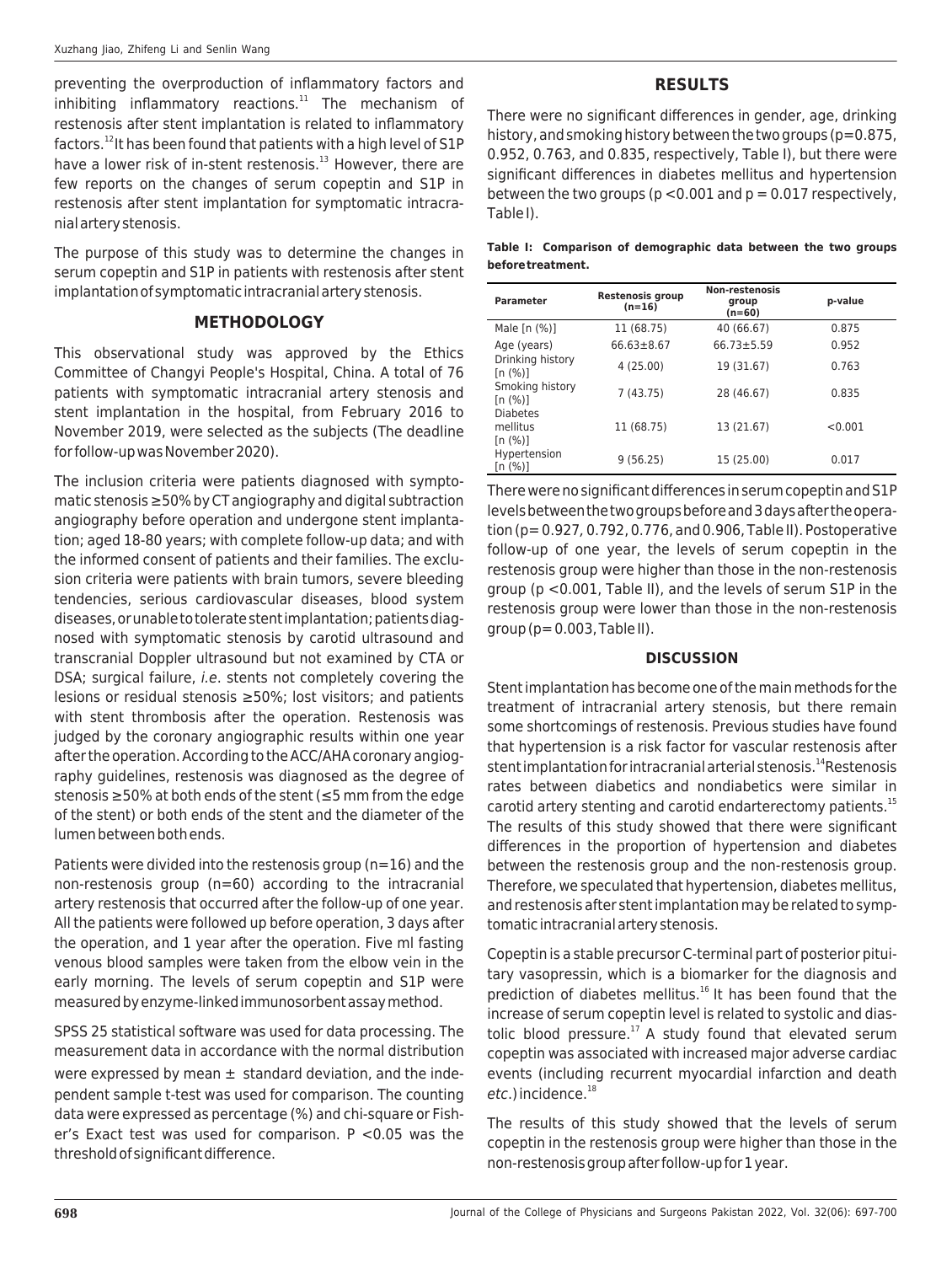**Table II: Comparison of serum copeptin and S1P levels between the two groups.**

| <b>Parameter</b>        | Time                             | Restenosis group<br>$(n=16)$ | Non-restenosis group<br>$(n=60)$ | p-value |
|-------------------------|----------------------------------|------------------------------|----------------------------------|---------|
|                         | Before operation                 | $17.47 \pm 2.04$             | $17.51 \pm 1.46$                 | 0.927   |
| Serum copeptin (pmol/L) | Three days after operation       | $24.29 \pm 2.80$             | $24.13 \pm 2.01$                 | 0.792   |
|                         | Postoperative follow-up one year | $19.15 \pm 2.24$             | $13.42 \pm 1.12$                 | < 0.001 |
|                         | Before operation                 | $104.38 \pm 10.86$           | $103.65 \pm 8.64$                | 0.776   |
| Serum S1P (ng/mL)       | Three days after the operation   | $97.92 \pm 10.01$            | $98.21 \pm 8.17$                 | 0.906   |
|                         | Postoperative follow-up one year | $90.74 \pm 7.89$             | $97.39 \pm 7.70$                 | 0.003   |

The result of this study was basically consistent with the result reported in a previous study that serum copeptin levels of cases with intracranial vertebrobasilar artery stenosis and restenosis after stenting were significantly higher than those without restenosis one year after surgery.<sup>19</sup> It can be seen that the relationship between copeptin and diabetes mellitus and hypertension may also be a potential mechanism of its correlation with restenosis after stent implantation in symptomatic intracranial artery stenosis.

In-stent restenosis is considered to be a self-repair response after local vascular injury. The disorder of the re-endothelial process is closely related to the occurrence of restenosis. $20$  S1P plays an important role in regulating the vascular formation, barrier protection and vascular tension through S1P1, S1P2, and  $S1P3.<sup>21</sup>$  The results of this study showed that the serum S1P level in the restenosis group was lower than that in the non-restenosis group after follow-up for 1 year. The result of this study was basically consistent with the result reported in a previous study that serum S1P levels decreased in cases with cerebral vascular restenosis after stent implantation.<sup>22</sup> It is speculated that the lower the S1P is, the higher the risk of restenosis will be. S1P plays a protective role after stent implantation for symptomatic intracranial artery stenosis.

It should be pointed out that this study is a retrospective study with small sample size. To further clarify the specific mechanism of restenosis after stent implantation in symptomatic intracranial artery stenosis, studies with a large sample size combined with basic experiments are needed.

## **CONCLUSION**

High serum copeptin level, low serum S1P level, hypertension, and diabetes mellitus are independent risk factors promoting restenosis after stent implantation in patients with symptomatic intracranial artery stenosis. As to the critical level of serum copeptin and S1P at which suspect stenosis considering a single patient when do not have a comparison, it needs further confirmation in the future.

## **ETHICAL APPROVAL:**

This study was approved by the Ethical Committee of Changyi people's Hospital, China.

#### **PATIENT' S CONSENT:**

Informed consents were obtained from the patients to publish the data.

#### **COMPETING INTEREST**:

The authors declared no competing interest.

## **AUTHORS' CONTRIBUTION:**

XJ: Writing result interpretation, and discussion.

ZL: Data collection, analysis, and final approval.

SW: Revising it critically for important intellectual content.

### **REFERENCES**

- 1. Ssi-Yan-Kai G, Nasr N, Faury A, Catalaa I, Cognard C, Larrue V, Bonneville F.Intracranial artery stenosis or occlusion predicts ischemic recurrence after transient ischemic attack. AJNR Am J Neuroradiol 2013; **34(1)**:185-90. doi: 10.3174/ajnr.A3144.
- 2. Yu W, Jiang WJ. Stenting for intracranial stenosis: Potential future for the prevention of disabling or fatal stroke. Stroke Vasc Neurol 2018; **3(3)**:140-6. doi: 10.1136/svn-2018- 000158.
- 3. Mohammadian R, Pashapour A, Sharifipour E, Mansourizadeh R, Mohammadian F, Taher Aghdam AA, et al. Severe symptomatic intracranial stenosis: A Controlled Clinical Trial. Cerebrovasc Dis Extra 2012; **2(1)**:108-20. doi.org/ 10.1159/000344004.
- 4. Jin M, Fu X, Wei Y, Du B, Xu XT, Jiang WJ. Higher risk of recurrent ischemic events in patients with intracranial in-stent restenosis. Stroke 2013; **44(11)**:2990-4. doi: 10.1161/ STROKEAHA.113.001824.
- 5. Morgenthaler NG, Muller B, Struck J, Bergmann A, Redl H, Christ-Crain M. Copeptin, a stable peptide of the arginine vasopressin precursor, is elevated in hemorrhagic and septic shock. Shock (Augusta, Ga.) 2007; **28(2)**:219-26. doi: 10.1097/shk.0b013e318033e5da.
- 6. Yavcin O, Askin L, Seçen O, Turkmen S, Akturk E, Tanriverdi O, et al. Copeptin levels in patients with coronary artery ectasia. Interv Med Appl Sci 2019; **11(2)**:112-6. doi: 10.1556/1646.11.2019.08.
- 7. Maravic-Stojkovic V, Lausevic-Vuk LJ, Obradovic M, Jovanovic P, Tanaskovic S, Stojkovic B, et al. Copeptin level after carotid endarterectomy and perioperative stroke. Angiology 2014; **65(2)**:122-9. doi: 10.1177/0003319712473637.
- 8. Fatemi S, Acosta S, Gottsäter A , Melander O, Engström G, Dakhel A, et al. B-type natriuretic peptide and cystatin C are associated with incident symptomatic PAD, Biomarkers 2019; **24(6)**:615-21. doi: 10.1080/1354750X.2019. 1631886.
- 9. Li W, Xu Z. Effect of peptide hormone on internal and external carotid artery stenosis. China Modern Doctor 2016; **54(15)**:1-4.